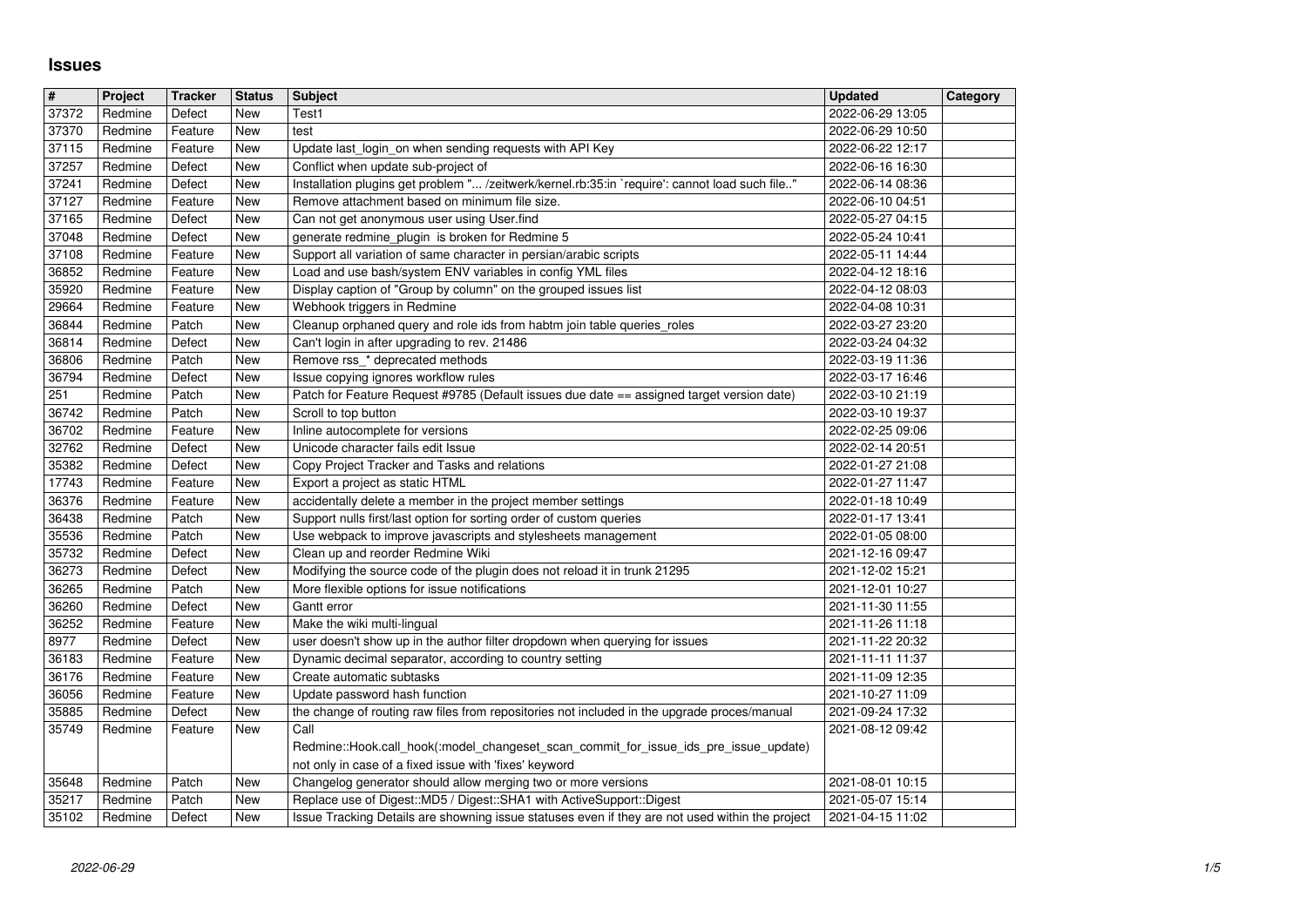| $\overline{\mathbf{H}}$ | Project            | <b>Tracker</b>     | <b>Status</b>     | <b>Subject</b>                                                                                                                                              | <b>Updated</b>                       | Category |
|-------------------------|--------------------|--------------------|-------------------|-------------------------------------------------------------------------------------------------------------------------------------------------------------|--------------------------------------|----------|
| 33211                   | Redmine            | Patch              | New               | Include block columns (ex: Description, Last notes) in CSV export when option "All columns" is<br>selected                                                  | 2021-03-28 19:53                     |          |
| 10121                   | Redmine            | Feature            | New               | Watchers - Add Group / Role                                                                                                                                 | 2021-01-07 13:15                     |          |
| 12222<br>3513           | Redmine<br>Redmine | Feature<br>Feature | New<br>New        | SLA Integration (Service Level Agreement)<br><b>Baseline Project</b>                                                                                        | 2021-01-03 14:09<br>2020-11-26 16:29 |          |
| 34176                   | Redmine            | Defect             | New               | Empty page reponses on Redmine 3.4.5.stable                                                                                                                 | 2020-10-27 18:10                     |          |
| 31006                   | Redmine            | Feature            | New               | Add feature Webhook                                                                                                                                         | 2020-09-18 12:00                     |          |
| 2686<br>27902           | Redmine<br>Redmine | Feature<br>Defect  | New<br>New        | Role adminsitration with many projects / users -> grid overview, one submit<br>Overview page is very slow for private projects with large number of members | 2020-09-08 12:04<br>2020-08-21 09:50 |          |
| 33718                   | Redmine            | Feature            | New               | Import abilities, provided by obsoleted plugins                                                                                                             | 2020-07-10 11:19                     |          |
| 33674                   | Redmine            | Feature            | New               | Cannot remove user from project when user is assigned to a group                                                                                            | 2020-06-26 19:13                     |          |
| 33486                   | Redmine            | Feature            | New               | When copying the task, I want to reflect the version change of the main task in the version of the 2020-06-02 15:09<br>subtask                              |                                      |          |
| 30069                   | Redmine            | Feature            | New               | Integrate Redmine with GitLab (or other free CI system for open source) to run tests                                                                        | 2020-04-18 13:22                     |          |
| 33286<br>32844          | Redmine<br>Redmine | Feature<br>Feature | New<br>New        | Multiple issue ids in "Subject" filter<br>The ability to change the 404 not found screen on each site                                                       | 2020-04-10 09:56<br>2020-01-20 12:29 |          |
| $32612$                 | Redmine            | Defect             | New               | Distinct can be removed due to unique constraint in database                                                                                                | 2019-12-11 18:31                     |          |
| 32610                   | Redmine            | Defect             | New               | A inner join can be removed                                                                                                                                 | 2019-12-11 18:24                     |          |
| 32558<br>32484          | Redmine<br>Redmine | Defect<br>Feature  | New<br>New        | Distinct can be removed<br>When a group is selected in the user custom field field, Enable the same handling as the user on 2019-11-18 18:35                | 2019-12-06 04:07                     |          |
|                         |                    |                    |                   | the issue list screen.                                                                                                                                      |                                      |          |
| 32442<br>32312          | Redmine<br>Redmine | Defect<br>Feature  | New<br>New        | Upgrade vom 2.x to 4.0.5 fails when invoking "rake db:migrate RAILS_ENV=production"<br>Disable auto selecting in top right Project filter                   | 2019-11-10 16:12<br>2019-10-21 09:53 |          |
| 31908                   | Redmine            | Feature            | New               | Do not load all projects in project jump box                                                                                                                | 2019-08-15 22:07                     |          |
| 31886                   | Redmine            | Defect             | New               | There is no limitation for the content of news                                                                                                              | 2019-08-13 07:41                     |          |
| 31831<br>31755          | Redmine<br>Redmine | Defect<br>Defect   | <b>New</b><br>New | Back url parse in validation<br>Couldn't download Redmine by curl in Debian buster                                                                          | 2019-08-01 10:49<br>2019-07-22 09:40 |          |
| 31725                   | Redmine            | Feature            | New               | Start Redmine version numbering in reverse order (newer towards older) when submitting bugs                                                                 | 2019-07-15 09:40                     |          |
|                         |                    |                    |                   | on this instance                                                                                                                                            |                                      |          |
| 31710<br>31449          | Redmine<br>Redmine | Defect<br>Feature  | New<br>New        | Assigned on search issues not ordered by name<br>Generate issue graphics                                                                                    | 2019-07-11 20:43<br>2019-05-31 00:11 |          |
| 31381                   | Redmine            | Feature            | New               | Find change status of issues at custom query                                                                                                                | 2019-05-19 16:53                     |          |
| 25747<br>31341          | Redmine<br>Redmine | Feature<br>Defect  | New<br>New        | Spent time - CUSTOM fields - edit permission - WEB UI vs. API access<br>install redmine on windows                                                          | 2019-05-14 22:05<br>2019-05-10 13:17 |          |
| 31291                   | Redmine            | Feature            | New               | how i can calcute custom field under subproject                                                                                                             | 2019-05-03 02:19                     |          |
| 31111                   | Redmine            | Defect             | New               | About custom fields in List format or Key/value list format                                                                                                 | 2019-03-28 21:22                     |          |
| 28127<br>30981          | Redmine<br>Redmine | Defect<br>Feature  | New<br>New        | It is impossible to filter the trackers by project in the XML/REST-API<br>Allow "New Member" modal to keep track of selected users between searches         | 2019-03-27 00:28<br>2019-03-06 11:03 |          |
| 30055                   | Redmine            | Defect             | New               | Keep it from one job to the next                                                                                                                            | 2018-12-05 08:45                     |          |
| 29758<br>29750          | Redmine            | Feature            | New<br>New        | Introduce optional pay per feature model of Redmine development<br>Per project intergated IDE module with live collaboration support                        | 2018-10-13 01:54<br>2018-10-09 17:59 |          |
| 29588                   | Redmine<br>Redmine | Feature<br>Feature | New               | There should be a way to avoid adding paragraph to a Textile block                                                                                          | 2018-09-11 23:59                     |          |
| 29511                   | Redmine            | Defect             | New               | cpu 100%                                                                                                                                                    | 2018-09-06 09:47                     |          |
|                         |                    |                    |                   |                                                                                                                                                             |                                      |          |
|                         |                    |                    |                   |                                                                                                                                                             |                                      |          |
|                         |                    |                    |                   |                                                                                                                                                             |                                      |          |
|                         |                    |                    |                   |                                                                                                                                                             |                                      |          |
|                         |                    |                    |                   |                                                                                                                                                             |                                      |          |
|                         |                    |                    |                   |                                                                                                                                                             |                                      |          |
|                         |                    |                    |                   |                                                                                                                                                             |                                      |          |
|                         |                    |                    |                   |                                                                                                                                                             |                                      |          |
|                         |                    |                    |                   |                                                                                                                                                             |                                      |          |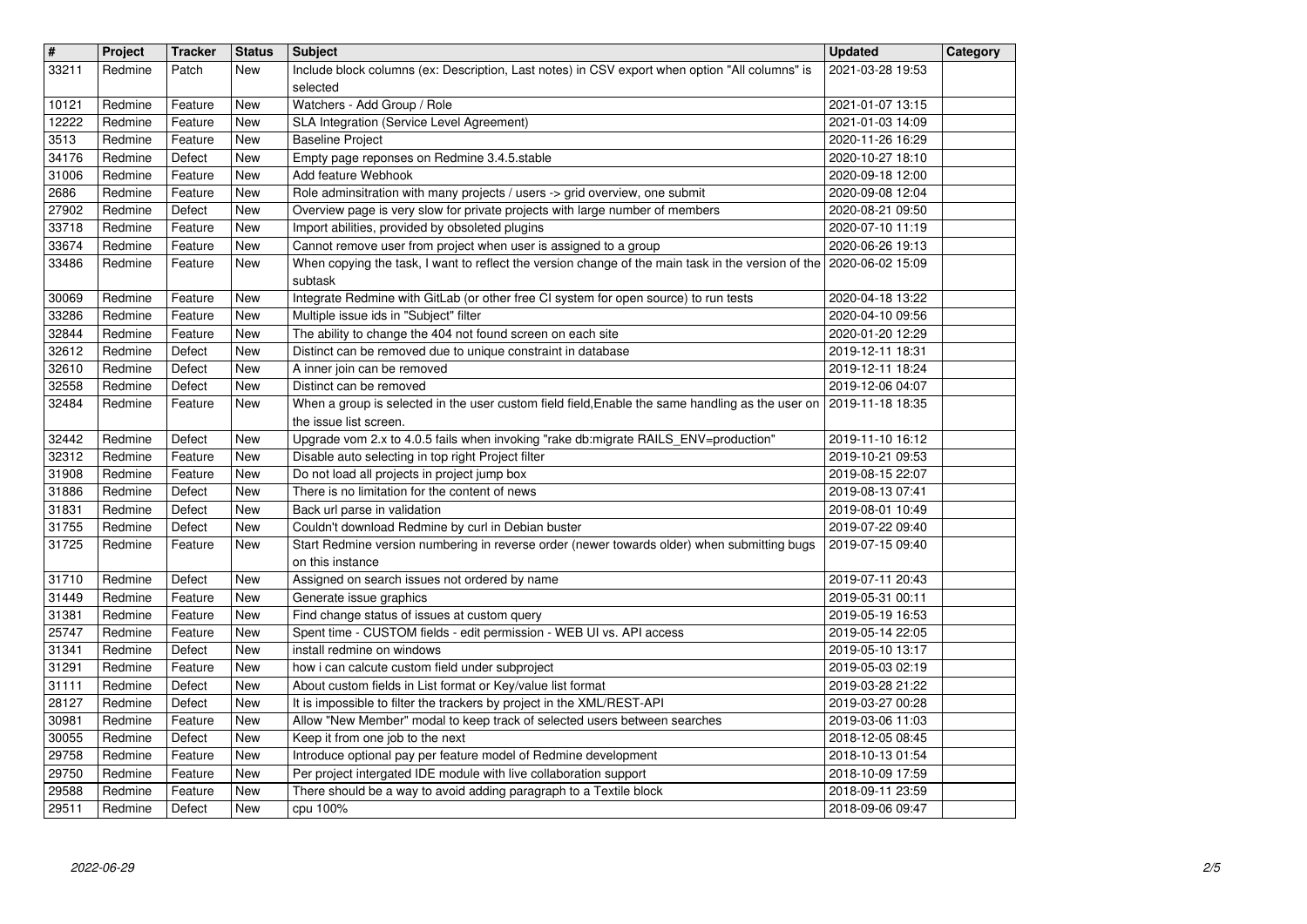| $\overline{\mathbf{H}}$ | Project            | <b>Tracker</b>     | <b>Status</b>     | Subject                                                                                                                           | <b>Updated</b>                       | Category |
|-------------------------|--------------------|--------------------|-------------------|-----------------------------------------------------------------------------------------------------------------------------------|--------------------------------------|----------|
| 8289                    | Redmine            | Defect             | New               | target version does not get propagated to subtasks                                                                                | 2018-08-30 09:10                     |          |
| 2897<br>28807           | Redmine<br>Redmine | Feature<br>Defect  | New<br>New        | Tagging in Redmine<br>Cannot search in a case-insensitive manner                                                                  | 2018-08-26 22:55<br>2018-05-28 04:39 |          |
| 28871                   | Redmine            | Defect             | New               | Adding the window AD activity directory to verify redmine permissions is failed                                                   | 2018-05-27 04:18                     |          |
| 28539                   | Redmine            | Feature            | New               | journal query                                                                                                                     | 2018-04-12 11:43                     |          |
| 18325<br>28105          | Redmine<br>Redmine | Feature<br>Feature | New<br>New        | Request approval<br>Portfolio managment                                                                                           | 2018-03-15 00:43<br>2018-02-27 13:01 |          |
| 3125                    | Redmine            | Feature            | New               | Merging 2 different Redmine Installations                                                                                         | 2018-02-27 04:46                     |          |
| 28243                   | Redmine            | Patch              | New               | Consistent interface for Principal.member_of and not_member_of                                                                    | 2018-02-25 20:46                     |          |
| 27990<br>28111          | Redmine<br>Redmine | Defect<br>Defect   | New<br>New        | Roadmap Issues null on selection of version custom field<br>Redmine Permissions - option to combine "Non member" role with others | 2018-02-04 15:40<br>2018-01-31 11:58 |          |
| 28078                   | Redmine            | Defect             | New               | Workflows inconsistencies when removing "add/edit issue" permission to a role which already                                       | 2018-01-25 18:14                     |          |
|                         |                    |                    |                   | has a workflow defined                                                                                                            |                                      |          |
| 28069<br>28008          | Redmine<br>Redmine | Defect<br>Feature  | New<br><b>New</b> | Queries 403 error if query author is not in the roles list<br>Easier way to put a hyperlink to a network folder in the comments   | 2018-01-25 10:44<br>2018-01-17 21:01 |          |
| 27693                   | Redmine            | Defect             | New               | In queries, operator "Any" should be "Not empty"                                                                                  | 2017-12-27 17:07                     |          |
| 5430<br>17770           | Redmine<br>Redmine | Feature<br>Defect  | New<br>New        | Project-Specific Default Priority<br>very simple fix: that causes many sites to break, and much confusion - incorrect use of .js  | 2017-12-08 20:15<br>2017-12-03 19:24 |          |
|                         |                    |                    |                   | suffix                                                                                                                            |                                      |          |
| 27381                   | Redmine            | Feature            | New               | % Complete respond to status change in UI                                                                                         | 2017-11-05 09:22                     |          |
| 27199<br>3001           | Redmine<br>Redmine | Feature<br>Feature | New<br>New        | add log date to issue list filter<br>"Assign to" history in filter or etc.                                                        | 2017-10-16 09:23<br>2017-09-21 12:38 |          |
| 26847                   | Redmine            | Feature            | New               | implement an upgrade script                                                                                                       | 2017-09-06 22:32                     |          |
| 12657<br>26685          | Redmine<br>Redmine | Feature<br>Patch   | New<br>New        | view statistic and likes<br>Check of child classes of all levels is added for Redmine::SubclassFactory::ClassMethods              | 2017-08-30 08:12<br>2017-08-14 17:01 |          |
| 26105                   | Redmine            | Feature            | New               | Update Redmine Brand                                                                                                              | 2017-06-06 18:29                     |          |
| 25647                   | Redmine            | Feature            | New               | Max Character Length of Fields e.g. Roles, etc.                                                                                   | 2017-04-20 11:42                     |          |
| 25383<br>421            | Redmine<br>Redmine | Feature<br>Feature | New<br>New        | A feature to add (signature / date)<br>Impersonate user feature                                                                   | 2017-04-19 17:22<br>2017-03-10 13:53 |          |
| 24152                   | Redmine            | Feature            | New               | Locale independent number settings                                                                                                | 2017-03-02 18:51                     |          |
| 25141                   | Redmine            | Defect             | New               | Changing the scope and resetting the position of an acts_as_positioned object inserts it at the                                   | 2017-02-21 16:46                     |          |
| 25082                   | Redmine            | Feature            | New               | one-before-last position<br>Make issue totals checkbox visible per custom field                                                   | 2017-02-15 16:11                     |          |
| 25010                   | Redmine            | Feature            | New               | Assign ticket to role instead of group                                                                                            | 2017-02-06 10:58                     |          |
| 1158                    | Redmine            | Feature            | New               | Polls                                                                                                                             | 2017-02-04 06:40                     |          |
| 2448<br>24477           | Redmine<br>Redmine | Feature<br>Feature | New<br>New        | Graphviz of ticket dependencies (with example)<br>CSV export feature for thousand of issues                                       | 2016-11-30 14:00<br>2016-11-28 19:50 |          |
| 24426                   | Redmine            | Defect             | <b>New</b>        | sqlserver2014:chang issues parentld success but view is wrong                                                                     | 2016-11-24 07:47                     |          |
| 23889                   | Redmine            | Feature            | New               | Assign ticket (SCRUM bug, issue etc.) to multiple projects                                                                        | 2016-09-22 09:00                     |          |
| 553<br>506              | Redmine<br>Redmine | Feature<br>Feature | New<br>New        | Capistrano Recipes<br>Add reports to top menu                                                                                     | 2016-09-12 20:18<br>2016-09-12 20:15 |          |
| 23595<br>23581          | Redmine            | Feature            | New<br>New        | Check for Redmine new version<br>Query class inheritance                                                                          | 2016-08-16 16:08<br>2016-08-12 17:21 |          |
|                         |                    |                    |                   |                                                                                                                                   |                                      |          |
|                         |                    |                    |                   |                                                                                                                                   |                                      |          |
|                         |                    |                    |                   |                                                                                                                                   |                                      |          |
|                         |                    |                    |                   |                                                                                                                                   |                                      |          |
|                         |                    |                    |                   |                                                                                                                                   |                                      |          |
|                         |                    |                    |                   |                                                                                                                                   |                                      |          |
|                         |                    |                    |                   |                                                                                                                                   |                                      |          |
|                         |                    |                    |                   |                                                                                                                                   |                                      |          |
|                         |                    |                    |                   |                                                                                                                                   |                                      |          |
|                         |                    |                    |                   |                                                                                                                                   |                                      |          |
|                         |                    |                    |                   |                                                                                                                                   |                                      |          |
|                         |                    |                    |                   |                                                                                                                                   |                                      |          |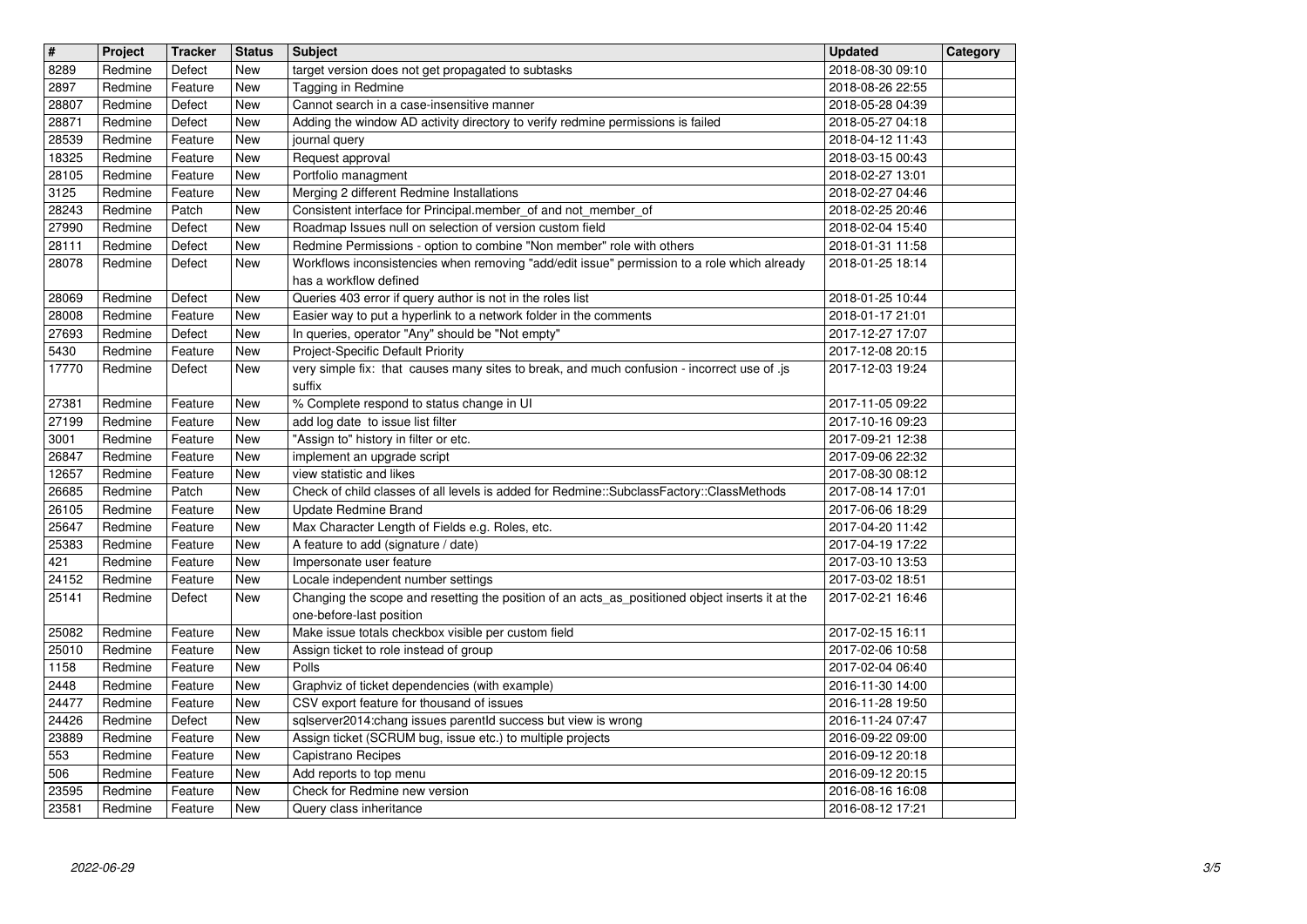| $\overline{\mathbf{H}}$ | Project            | <b>Tracker</b>     | <b>Status</b> | Subject                                                                                                                                              | <b>Updated</b>                       | Category |
|-------------------------|--------------------|--------------------|---------------|------------------------------------------------------------------------------------------------------------------------------------------------------|--------------------------------------|----------|
| 12347                   | Redmine            | Feature            | New           | "Calculate the issue done ratio" per project configuration                                                                                           | 2016-07-14 08:43                     |          |
| 11246<br>22173          | Redmine<br>Redmine | Feature<br>Feature | New<br>New    | New Design and Analysis section<br>xls export with issue URL                                                                                         | 2016-06-08 16:59<br>2016-03-15 03:47 |          |
| 20124                   | Redmine            | Patch              | New           | Query option, The sql for field to allow groups option.                                                                                              | 2016-02-18 15:17                     |          |
| 21958                   | Redmine            | Feature            | New           | Automatical reverse links to wiki/forums from issues<br>Custom reports from SQL query                                                                | 2016-02-05 08:06                     |          |
| 21783<br>21770          | Redmine<br>Redmine | Feature<br>Defect  | New<br>New    | Preview does not work on non-ascii data input                                                                                                        | 2016-01-22 07:01<br>2016-01-21 09:49 |          |
| 20547                   | Redmine            | Defect             | New           | Exporting CSV with multiple tabs open can export wrong view                                                                                          | 2015-08-17 15:47                     |          |
| 19850<br>19629          | Redmine<br>Redmine | Feature<br>Feature | New<br>New    | Quote multiple comments<br>Flags in Issue list                                                                                                       | 2015-05-15 10:18<br>2015-04-15 12:25 |          |
| 18618                   | Redmine            | Feature            | New           | watch users by managers                                                                                                                              | 2015-04-14 19:24                     |          |
| 18342                   | Redmine            | Feature            | New           | Enhanced issue filter                                                                                                                                | 2015-04-10 20:21                     |          |
| 13533<br>3754           | Redmine<br>Redmine | Feature<br>Patch   | New<br>New    | Concept for controlling visibility of users<br>add some additional URL paths to robots.txt                                                           | 2015-02-26 12:46<br>2015-02-04 20:35 |          |
| 18914                   | Redmine            | Defect             | New           | Slow rendering pages with many small macros                                                                                                          | 2015-01-23 00:37                     |          |
| 18677                   | Redmine            | Feature            | New           | Planning module                                                                                                                                      | 2014-12-18 09:40                     |          |
| 18220<br>18201          | Redmine<br>Redmine | Feature<br>Defect  | New<br>New    | Allow Redmine to run as a Rails Engine<br>Internal server error (500): invalid byte sequence in UTF-8                                                | 2014-12-09 15:17<br>2014-11-05 10:10 |          |
| 17844                   | Redmine            | Feature            | New           | A help intercept or better options                                                                                                                   | 2014-09-12 08:01                     |          |
| 17689                   | Redmine            | Feature            | New           | De-List or cleraly mark commercial plugins                                                                                                           | 2014-08-28 11:06                     |          |
| 17520<br>6257           | Redmine<br>Redmine | Defect<br>Feature  | New<br>New    | When I edit a saved Query I lose my project focus<br>show/hide Secrets (eg. Passwords) in Wiki Sites                                                 | 2014-08-19 05:55<br>2014-04-25 04:48 |          |
| 16314                   | Redmine            | Patch              | New           | Redirect back is overheated                                                                                                                          | 2014-04-04 10:05                     |          |
| 16101                   | Redmine            | Feature            | <b>New</b>    | Sticky filters for all queries in project                                                                                                            | 2014-02-14 16:28<br>2013-12-02 16:31 |          |
| 10931<br>15544          | Redmine<br>Redmine | Defect<br>Feature  | New<br>New    | Session does not stay logged in<br>Queries: Issues with "RegEx"                                                                                      | 2013-11-26 12:48                     |          |
| 15390                   | Redmine            | Patch              | New           | Simple Redmine Sub-directory Support                                                                                                                 | 2013-11-19 05:27                     |          |
| 14936                   | Redmine            | Feature            | New           | Use a stable and modifiable data structure for jsToolbar elements                                                                                    | 2013-10-27 14:38                     |          |
| 12161<br>14203          | Redmine<br>Redmine | Defect<br>Defect   | New<br>New    | Cyclic recursion redirects<br>Add support for the 'notes://' protocol handler                                                                        | 2013-10-17 16:30<br>2013-10-14 11:54 |          |
| 15019                   | Redmine            | Feature            | New           | Reusable custom queries                                                                                                                              | 2013-10-01 14:00                     |          |
| 14860<br>537            | Redmine<br>Redmine | Feature            | New<br>New    | Automatic local export .csv file<br>To Do Lists via Ajax                                                                                             | 2013-09-21 15:14                     |          |
| 14706                   | Redmine            | Feature<br>Defect  | New           | Sometimes pages are slow                                                                                                                             | 2013-09-13 02:58<br>2013-08-20 11:23 |          |
| 10450                   | Redmine            | Defect             | New           | Copy project Issues not working                                                                                                                      | 2013-07-16 21:57                     |          |
| 14392<br>14322          | Redmine<br>Redmine | Feature<br>Feature | New<br>New    | html5 desktop notification for (watched) events if logged in<br>Excel Export as XML (instead of csv) to support export of fields containing NewLines | 2013-07-09 04:16<br>2013-06-29 08:44 |          |
| 14259                   | Redmine            | Defect             | <b>New</b>    | sub project show position problem                                                                                                                    | 2013-06-15 18:15                     |          |
| 13834                   | Redmine            | Feature            | $\vert$ New   | Can we change the jquery file with other versions                                                                                                    | 2013-04-30 07:18                     |          |
| 13824<br>4516           | Redmine<br>Redmine | Feature<br>Feature | New<br>New    | Project identifier for greek + cyrillic glyphs<br>Cache gravatars                                                                                    | 2013-04-22 18:20<br>2013-04-22 11:28 |          |
| 2728                    | Redmine            | Feature            | New           | Offline Support                                                                                                                                      | 2013-04-19 22:56                     |          |
| 11489                   | Redmine            | Defect             | New           | Redmine is not able to show wiki images properly                                                                                                     | 2013-04-19 15:19                     |          |
|                         |                    |                    |               |                                                                                                                                                      |                                      |          |
|                         |                    |                    |               |                                                                                                                                                      |                                      |          |
|                         |                    |                    |               |                                                                                                                                                      |                                      |          |
|                         |                    |                    |               |                                                                                                                                                      |                                      |          |
|                         |                    |                    |               |                                                                                                                                                      |                                      |          |
|                         |                    |                    |               |                                                                                                                                                      |                                      |          |
|                         |                    |                    |               |                                                                                                                                                      |                                      |          |
|                         |                    |                    |               |                                                                                                                                                      |                                      |          |
|                         |                    |                    |               |                                                                                                                                                      |                                      |          |
|                         |                    |                    |               |                                                                                                                                                      |                                      |          |
|                         |                    |                    |               |                                                                                                                                                      |                                      |          |